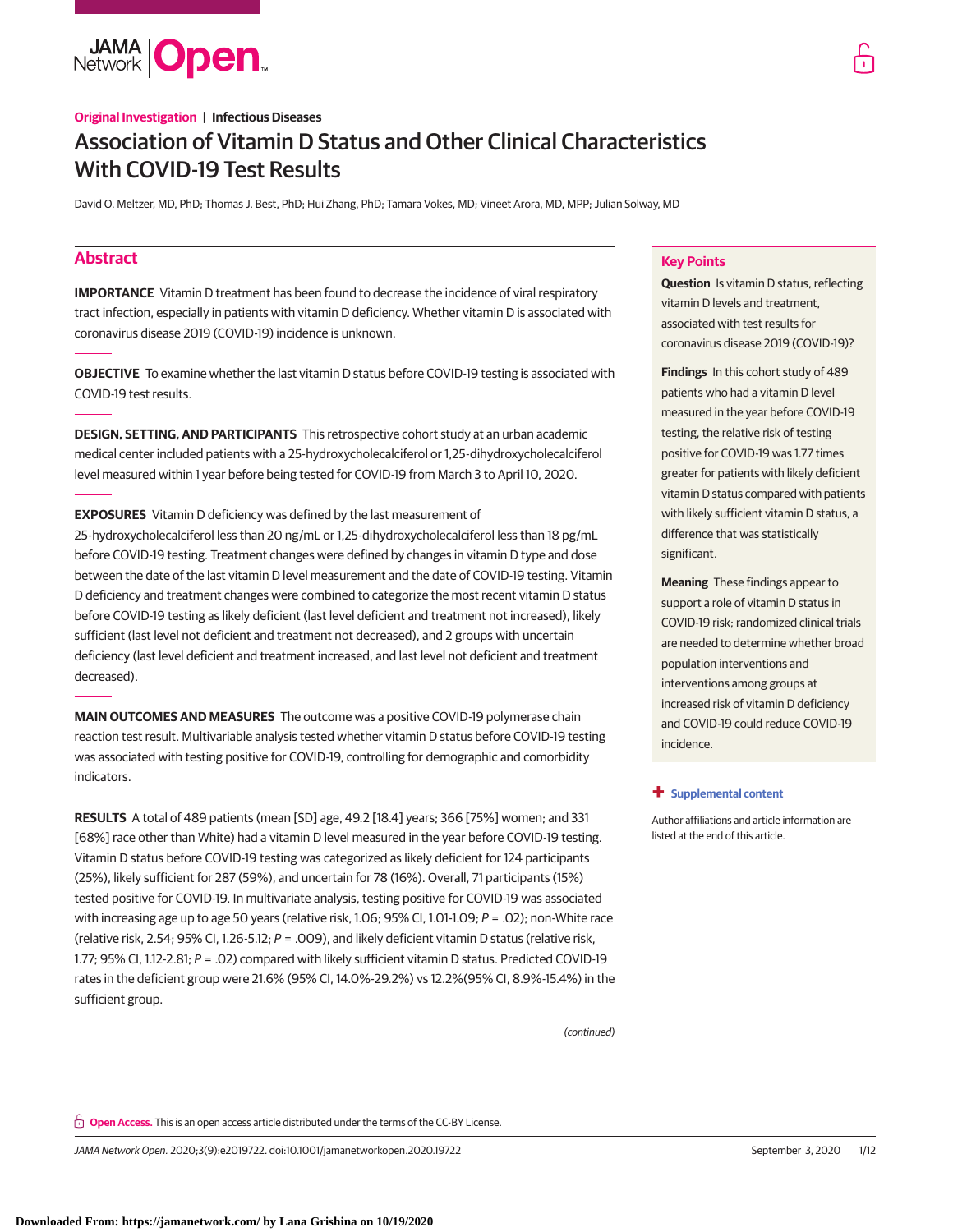### Abstract (continued)

**CONCLUSIONS AND RELEVANCE** In this single-center, retrospective cohort study, likely deficient vitamin D status was associated with increased COVID-19 risk, a finding that suggests that randomized trials may be needed to determine whether vitamin D affects COVID-19 risk.

JAMA Network Open. 2020;3(9):e2019722. doi[:10.1001/jamanetworkopen.2020.19722](https://jama.jamanetwork.com/article.aspx?doi=10.1001/jamanetworkopen.2020.19722&utm_campaign=articlePDF%26utm_medium=articlePDFlink%26utm_source=articlePDF%26utm_content=jamanetworkopen.2020.19722)

# **Introduction**

Coronavirus disease 2019 (COVID-19), caused by the severe acute respiratory syndrome coronavirus 2 (SARS-CoV-2), often produces severe lower respiratory symptoms and has caused more than 745 000 deaths worldwide.<sup>1</sup> One challenge in halting this pandemic is the absence of evidence demonstrating effective pharmacologic interventions to prevent COVID-19. Vitamin D treatment has been identified as a potential strategy to prevent or treat COVID-19.<sup>2</sup> Vitamin D treatment has been found to decrease other viral respiratory infections, especially in persons with vitamin D deficiency.<sup>3</sup> Vitamin D deficiency is common, affecting nearly half the US population, with higher rates among persons with darker skin or reduced sun exposure, including persons living in higher latitudes in the winter, nursing home residents, and health care workers.<sup>4</sup> COVID-19 is more prevalent among African American individuals,<sup>5</sup> persons living in northern cities in the late winter,<sup>6</sup> older adults,<sup>7</sup> nursing home residents,<sup>8</sup> and health care workers,<sup>9</sup> populations who all have increased risk of vitamin D deficiency.<sup>4,10-12</sup> Moreover, COVID-19 is less prevalent in pregnant women and children<sup>13</sup> and in persons living in Japan,<sup>14</sup> in whom rates of vitamin D deficiency are lower.<sup>15-17</sup> Shelter-in-place orders to reduce the spread of COVID-19 may also decrease sun exposure, potentially increasing needs for vitamin D supplementation.<sup>18</sup> Given the low risks and low cost of vitamin D treatment, recent reporting has suggested that vitamin D treatment should be scaled.<sup>19,20</sup> Nevertheless, evidence of whether vitamin D deficiency is associated with COVID-19 infection and whether vitamin D treatment may help decrease the burden and spread of COVID-19 is lacking.

Using data from the electronic health record at the University of Chicago Medicine (UCM) in Chicago, Illinois, we hypothesized that persons tested for COVID-19 would be more likely to test positive for COVID-19 if they had likely deficient vitamin D levels than if they had likely sufficient vitamin D levels. Because patients may have experienced changes in their vitamin D treatment after their most recent vitamin D level measurement before COVID-19 testing, we combined data on patients' last vitamin D level before COVID-19 testing and changes in their treatment after that vitamin D level measurement to construct a measure of vitamin D status indicating whether each patient was expected to have a vitamin D level that was deficient, sufficient, or of uncertain sufficiency at the time they were tested for COVID-19.

# **Methods**

## **Participants**

We obtained data for all 4314 patients tested for COVID-19 at UCM from March 3 to April 10, 2020. We obtained electronic health record data for demographic, comorbidity, laboratory, and medication data within 1 year before the date of their first COVID-19 test. Vitamin D levels and treatments within 14 days of COVID-19 testing were excluded from analyses to avoid possible confounding by potential early manifestations of COVID-19, eg, presenting for health care with symptoms that could lead to testing for and treatment of vitamin D deficiency. Twenty-two patients were excluded from eligibility from the analytic sample because their only vitamin D level measurement occurred within 14 days of COVID-19 testing. This study was approved by the University of Chicago Biological Sciences Division Institutional Review Board with a waiver of consent for use of identifiable data. It was determined that this analysis could not be reliably executed without the use of identifiable data and that it was

 $\bigcap$  JAMA Network Open. 2020;3(9):e2019722. doi:10.1001/jamanetworkopen.2020.19722 (Reprinted) September 3, 2020 2/12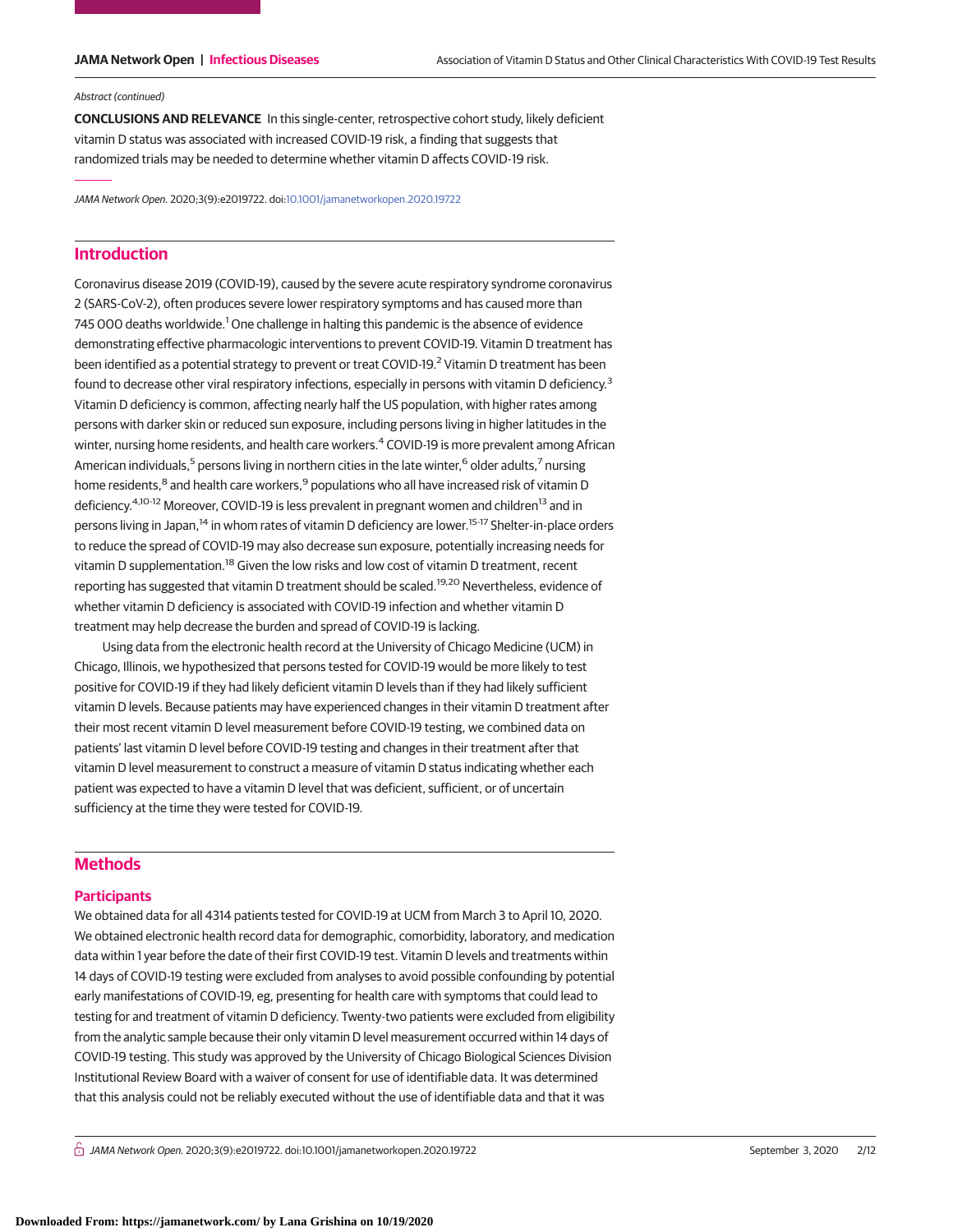impracticable to obtain consent from all subjects. This study followed the Strengthening the Reporting of Observational Studies in Epidemiology [\(STROBE\)](https://www.equator-network.org/reporting-guidelines/strobe/) reporting guideline for cohort studies.

### **Measurements**

All variables were defined based on information from the UCM electronic health record (Epic; Epic Systems). COVID-19 test status was determined by any positive COVID-19 polymerase chain reaction test result, with the Centers for Disease Control and Prevention<sup>21</sup> or Viacor<sup>22</sup> test used until in-house testing with the test from Roche (cobas) began on March 15, 2020.<sup>23</sup> Because of test supply, testing at UCM was limited to persons presenting with potential symptoms of COVID-19 admitted to the hospital or health care workers with COVID-19 symptoms and exposure. Patients were deemed to be vitamin D deficient if their most recent serum vitamin D levels within 1 year before their first COVID-19 tests were less than 20 ng/mL for 25-hydroxycholecalciferol (to convert to nanomoles per liter, multiply by 2.496) or less than 18 pg/mL for 1,25-dihydroxycholecalciferol (to convert to picomoles per liter, multiply by 2.4) and deemed not deficient if their most recent levels were equal to or greater than 20 ng/mL or equal to or greater than 18 pg/mL, respectively.<sup>24-27</sup> Vitamin D treatment was defined by report in the electronic health record of vitamin D either in the patient medication list or prescription orders. Vitamin D3 dosing was defined based on most recent daily dose recorded over the past year excluding the 14 days before testing: none, 1 to 1000 IU or a multivitamin, 2000 IU, or greater than or equal to 3000 IU. Indicators for treatment with vitamin D2 and calcitriol were also included. We accounted for possible changes in patients' vitamin D treatment after the time of their last vitamin D level by categorizing changes in treatment between the date of the last vitamin D level and 14 days before COVID-19 testing as increased, unchanged, or decreased according to the following ordering: calcitriol was considered the highest treatment category followed in decreasing order by greater than or equal to 3000 IU D3, 2000 IU D3, D2, 1-1000 IU D3 or multivitamin, and no vitamin D. We then combined the data on last vitamin D level measurements with changes in treatment after that last vitamin D level to assign each patient to 1 of 4 categories reflecting their likelihood of being vitamin D deficient at the time of COVID-19 testing: likely deficient (last level deficient and treatment not increased), likely sufficient (last level not deficient and treatment not decreased), and 2 groups with uncertain deficiency (last level deficient and treatment increased, and last level not deficient and treatment decreased).

Age, sex, and race/ethnicity were also obtained from the electronic health record and coded as reported in **Table 1**. We also obtained the most recent data during the study period up to 14 days before COVID-19 testing to calculate body mass index and the following International Statistical Classification of Diseases, Tenth Revision, Clinical Modification (ICD-10-CM)–based Elixhauser comorbidity clusters<sup>28</sup> potentially related to COVID-19 and/or vitamin D metabolism: hypertension, diabetes, chronic pulmonary disease, pulmonary circulation disorders, depression, immunosuppression, liver disease, and chronic kidney disease (eAppendix in the [Supplement\)](https://jama.jamanetwork.com/article.aspx?doi=10.1001/jamanetworkopen.2020.19722&utm_campaign=articlePDF%26utm_medium=articlePDFlink%26utm_source=articlePDF%26utm_content=jamanetworkopen.2020.19722). ICD-10-CM codes were drawn over a 2-year period because of evidence that a 2-year lookback improves diagnosis capture compared with a 1-year lookback.<sup>29</sup>

## **Statistical Analysis**

Basic descriptive statistics were reviewed for all variables. In comparing patients with last vitamin D levels that were deficient and patients with last levels that were not deficient, Fisher exact test was used for binary variables and the t test for continuous variables. A multivariable generalized linear model with binomial residuals and log-link function<sup>30</sup> was estimated with the covariates noted above. Statistical significance was defined as P < .05. All tests were 2-tailed.

 $\frac{1}{11}$  JAMA Network Open. 2020;3(9):e2019722. doi:10.1001/jamanetworkopen.2020.19722 (Reprinted at a september 3, 2020 3/12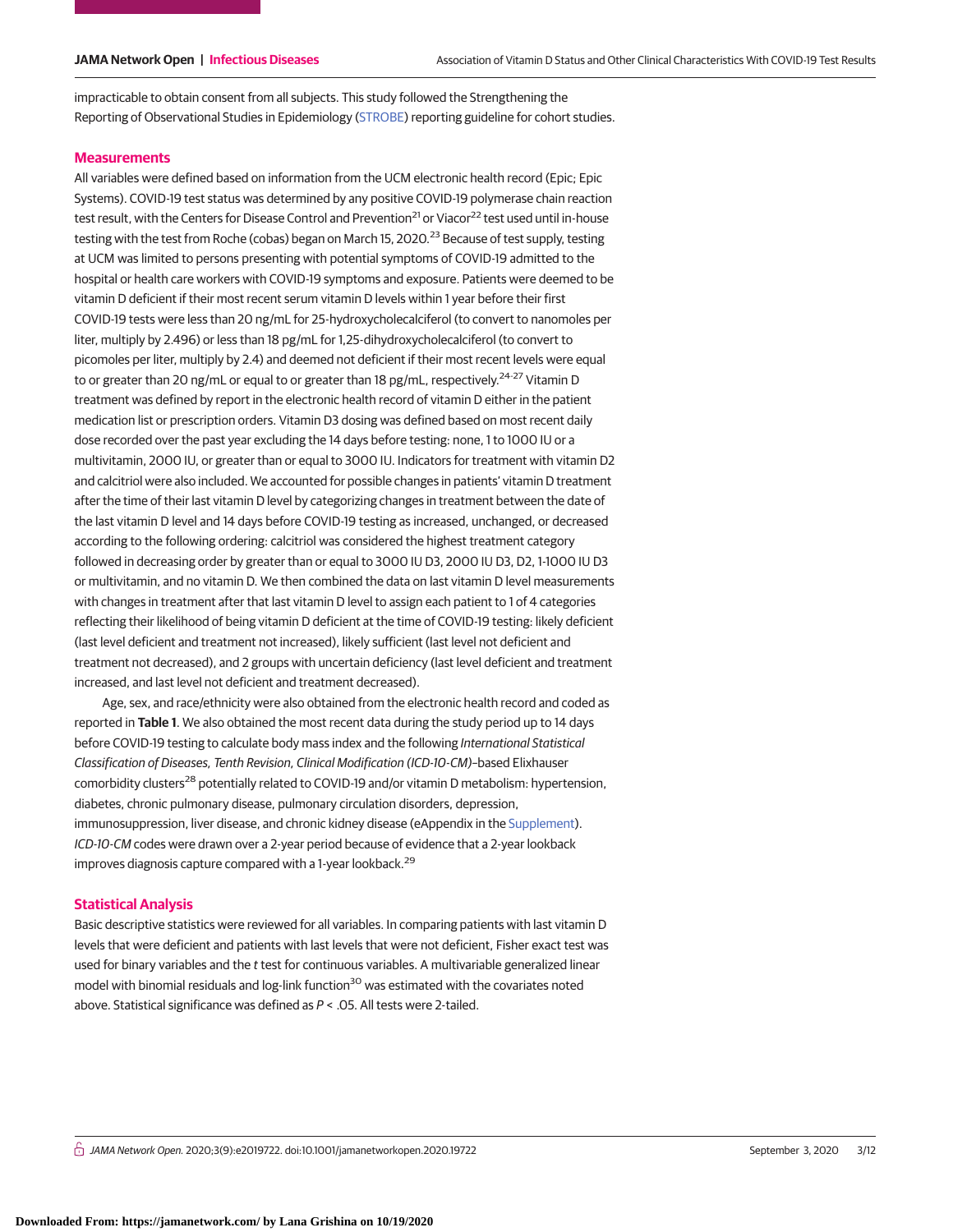## Table 1. Characteristics of Patient Population

|                                               | No. (%)            |                     |                |                        |  |
|-----------------------------------------------|--------------------|---------------------|----------------|------------------------|--|
|                                               |                    | Vitamin D deficient |                |                        |  |
| Characteristic                                | <b>Full sample</b> | Yes (<20 ng/mL)     | No (≥20 ng/mL) | $P$ value <sup>a</sup> |  |
| No. of patients                               | 489                | 172                 | 317            |                        |  |
| Age, y                                        |                    |                     |                |                        |  |
| Mean (SD)                                     | 49.2 (18.4)        | 45.9 (17.6)         | 51.0 (18.6)    | .004 <sup>b</sup>      |  |
| < 50                                          | 260(53)            | 109(63)             | 151 (48)       |                        |  |
| $50 - 64$                                     | 122(25)            | 33 (19)             | 89 (28)        | .004                   |  |
| $\geq 65$                                     | 107(22)            | 30(17)              | 77 (24)        |                        |  |
| Sex                                           |                    |                     |                |                        |  |
| Female                                        | 366 (75)           | 133 (77)            | 233 (74)       |                        |  |
| Male                                          | 123(25)            | 39 (23)             | 84 (27)        | .38                    |  |
| Race                                          |                    |                     |                |                        |  |
| White                                         | 158 (32)           | 30(17)              | 128 (40)       |                        |  |
| Other than White                              | 331 (68)           | 142 (83)            | 189 (60)       | < .001                 |  |
| Ethnicity                                     |                    |                     |                |                        |  |
| Hispanic                                      | 41(8)              | 14(8)               | 27(9)          |                        |  |
| Non-Hispanic                                  | 448 (92)           | 158 (92)            | 290 (91)       | > 0.99                 |  |
| Employee status, UCM employee                 |                    |                     |                |                        |  |
| Yes                                           | 161 (33)           | 59 (34)             | 102 (32)       |                        |  |
| No                                            | 328 (67)           | 113 (66)            | 215 (68)       | .69                    |  |
| Vitamin D level evaluated in past year        | 489 (100)          | 172 (100)           | 317 (100)      |                        |  |
| Most recent vitamin D <20 ng/mL               | 172 (35)           | 172 (100)           | $\bf{0}$       |                        |  |
| Interpretation                                |                    |                     |                |                        |  |
| Likely deficient <sup>c</sup>                 | 124(25)            | 124 (72)            |                |                        |  |
| Uncertain deficiency <sup>d</sup>             | 48 (10)            | 48 (28)             |                |                        |  |
| Uncertain deficiency <sup>e</sup>             | 30(5)              |                     | 30(9)          |                        |  |
| Likely sufficient <sup>f</sup>                | 287 (59)           |                     | 287 (91)       |                        |  |
| Days since most recent vitamin D level        |                    |                     |                |                        |  |
| Mean                                          | 162                | 156                 | 166            | .30                    |  |
| Median                                        | 151                | 129                 | 159            | .10                    |  |
| Comorbidity indicators                        |                    |                     |                |                        |  |
| Hypertension                                  | 261(53)            | 89 (52)             | 172 (54)       | .64                    |  |
| <b>Diabetes</b>                               | 137 (28)           | 51(30)              | 86 (27)        | .60                    |  |
| Chronic pulmonary disease                     | 117(24)            | 43 (25)             | 74 (23)        | .74                    |  |
| Pulmonary circulation disorders               | 20(4)              | 9(5)                | 11(3)          | .35                    |  |
| Depression                                    | 119 (24)           | 45 (26)             | 74 (23)        | .51                    |  |
| Chronic kidney disease                        | 116 (24)           | 36 (21)             | 80 (25)        | .32                    |  |
| Liver disease                                 | 56(11)             | 17(10)              | 39 (12)        | .46                    |  |
| Comorbidities with immunosuppression          | 105(21)            | 36(21)              | 69 (22)        | .91                    |  |
| BMI                                           |                    |                     |                |                        |  |
| Mean                                          | 29.8               | 30.4                | 29.4           | .22 <sup>b</sup>       |  |
| $\geq$ 30                                     | 229 (47)           | 88 (51)             | 141 (44)       | .18                    |  |
| Most recent active vitamin D treatment before |                    |                     |                | < .001                 |  |
| COVID-19 test                                 |                    |                     |                |                        |  |
| None                                          | 212(43)            | 80(47)              | 132 (42)       | .34                    |  |
| 1-1000 IU D3/multivitamin                     | 113(23)            | 28 (16)             | 85(27)         | .01                    |  |
| 2000 IU D3                                    | 60(12)             | 7(4)                | 53(17)         | < .001                 |  |
| ≥3000 IU D3                                   | 20(4)              | 10(6)               | 10(3)          | .16                    |  |
| D <sub>2</sub>                                | 76 (16)            | 44 (26)             | 32(10)         | < .001                 |  |
| Calcitriol                                    | 8(2)               | $<$ 5 $9$           | 5(2)           | > 99                   |  |
| Test positive for COVID-19                    | 71(15)             | 32(19)              | 39(12)         | .06                    |  |

Abbreviations: BMI, body mass index (calculated as weight in kilograms divided by height in meters squared); COVID-19, coronavirus disease 2019; UCM, University of Chicago Medicine.

<sup>a</sup> P values were determined using the Fisher exact test except where otherwise indicated.

<sup>b</sup> t Test.

- <sup>c</sup> Answer was yes to most recent vitamin D level within 1 year being deficient (<20 ng/mL); dose was stable or decreased after last visit. Vitamin D dose was rankordered as follows: calcitriol > 3000+ IU D3 > 2000 IU D3 > D2 > 1-1000 IU D3/multivitamin > no vitamin D.
- <sup>d</sup> Answer was yes to most recent vitamin D level within 1 year being deficient (<20 ng/mL); dose was increased after last visit. Vitamin D dose was rankordered as follows: calcitriol > 3000+ IU D3 > 2000 IU D3 > D2 > 1-1000 IU D3/multivitamin > no vitamin D.
- <sup>e</sup> Answer was no to most recent vitamin D level within 1 year being deficient (<20 ng/mL); dose was decreased after last visit. Vitamin D dose was rankordered as follows: calcitriol > 3000+ IU D3 > 2000 IU D3 > D2 > 1-1000 IU D3/multivitamin > no vitamin D.
- <sup>f</sup> Answer was no to most recent vitamin D level within 1 year being deficient (<20 ng/mL); dose was stable or increased after last visit. Vitamin D dose was rankordered as follows: calcitriol > 3000+ IU D3 > 2000 IU D3 > D2 > 1-1000 IU D3/multivitamin > no vitamin D.
- <sup>g</sup> Frequency counts of 5 or less have been masked in this table to preserve confidentiality.

 $\bigcap$  JAMA Network Open. 2020;3(9):e2019722. doi:10.1001/jamanetworkopen.2020.19722 (Reprinted at a september 3, 2020 4/12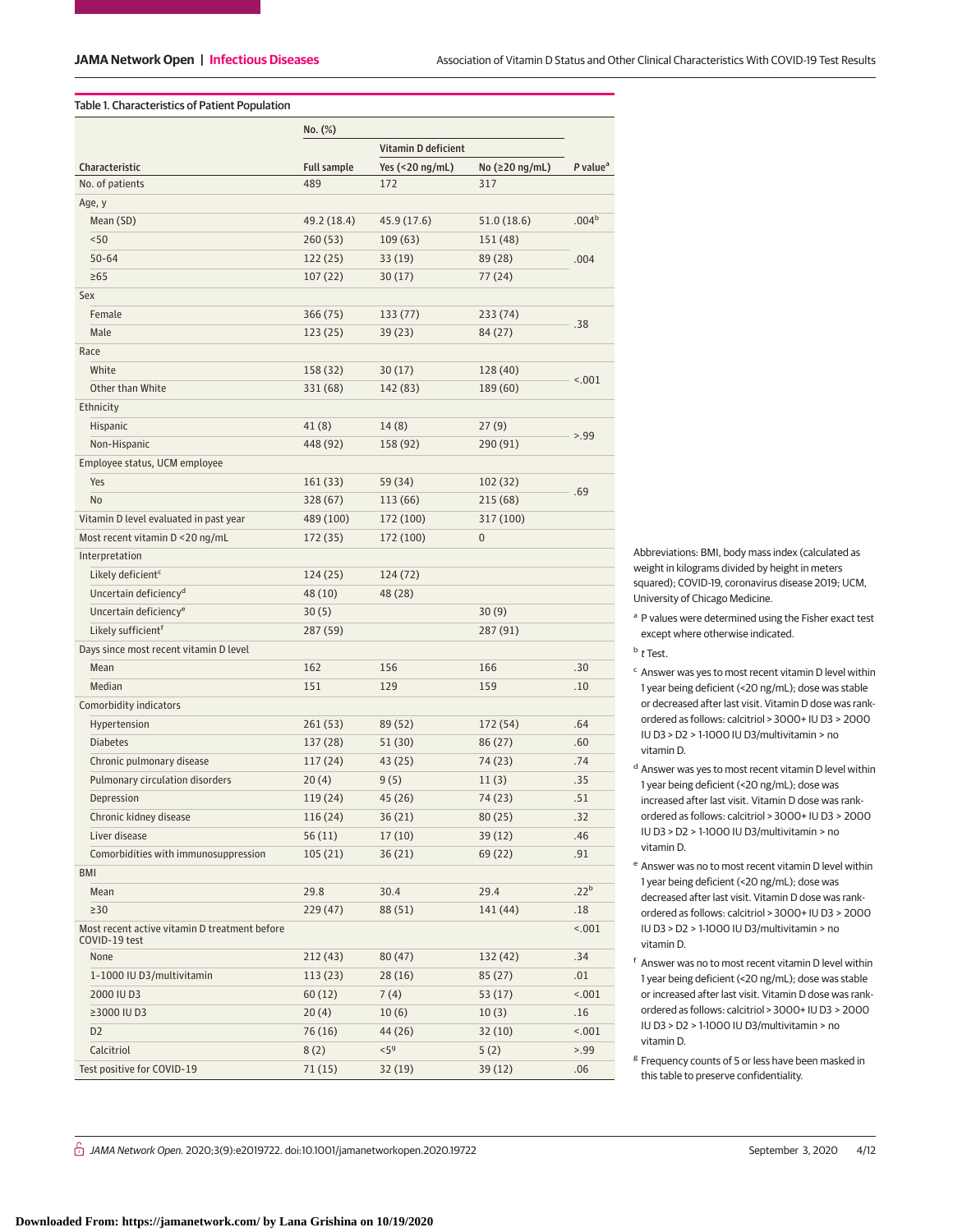## **Results**

## **Patient Characteristics**

Of 4314 patients tested for COVID-19 during the study period, 499 had a vitamin D level measured in the year before testing, and 489 had complete data and were included in our analytic sample, with mean (SD) age of 49.2 (18.4) years, 366 (75%) female participants, and 331 (68%) of race other than White (Table 1). Of the 331 persons with recorded race other than White, race was Black or African American for 286 (86%) and Asian/Mideast Indian for 24 (7%), and 21 (6%) reported multiple race. One hundred and seventy-two (35%) had vitamin D deficiency. The **Figure** depicts the distribution of the most recent vitamin D level measured between 1 year before and 14 days before COVID-19 testing by COVID-19 test result and shows smaller numbers of patients distributed across the categories with nondeficient vitamin D levels compared with the deficient category.

Table 1 presents descriptive statistics for comorbidity measures, vitamin D treatments, and rates of testing positive for COVID-19 and stratifies all of the statistics reported by whether the last vitamin D level was deficient. Compared with patients who were not vitamin D deficient, patients who were vitamin D deficient were more likely to be younger (age 45.9 years vs 51.0 years;  $P = .004$ ), race other than White (142 of 172 [83%] vs 189 of 317 [60%]; P < .001), and receive vitamin D2 (44 of 172 [26%] vs 32 of 317 [10%]; P < .001) and less likely to receive vitamin D3 (45 of 172 [26%] vs 148 of 317 [47%]; P < .001).

Combining vitamin D deficiency and treatment after the most recent vitamin D level to assess vitamin D status before COVID-19 testing, 124 (25%) patients were likely deficient, 287 (59%) were likely sufficient, and 48 (10%) and 30 (6%) were in the 2 groups with uncertain deficiency. eTable 1 in the [Supplement](https://jama.jamanetwork.com/article.aspx?doi=10.1001/jamanetworkopen.2020.19722&utm_campaign=articlePDF%26utm_medium=articlePDFlink%26utm_source=articlePDF%26utm_content=jamanetworkopen.2020.19722) presents the same descriptive statistics as Table 1, stratified by the 4 vitamin D status categories used in our multivariable analysis. The findings are similar except that there are statistically significant differences across the 4 categories in terms of employment status, median days since most recent vitamin D level, and the proportion with diabetes. Omitting the groups with uncertain vitamin D status from our analysis did not change our findings.

Among the 124 patients who had a deficient last vitamin D level and did not have vitamin D treatment increased, 113 (91%) continued to receive no vitamin D or their prior dose of vitamin D (**Table 2**). Among the 48 patients with a deficient last vitamin D level who had an increase in treatment after that level, 38 (79%) transitioned from no vitamin D treatment to vitamin D2 or vitamin D3, 20 (42%) transitioned from no vitamin D treatment to vitamin D2 and 18 (38%) transitioned from no vitamin D treatment to vitamin D3 or multivitamin, while 6 (12%) patients changed from vitamin D2 or a low dose of vitamin D3 to a higher dose of vitamin D3 (**Table 3**).

### Figure. Most Recent Vitamin D Levels Before COVID-19 Test



 $\stackrel{\frown}{\Pi}$  JAMA Network Open. 2020;3(9):e2019722. doi:10.1001/jamanetworkopen.2020.19722 (Reprinted at a september 3, 2020 5/12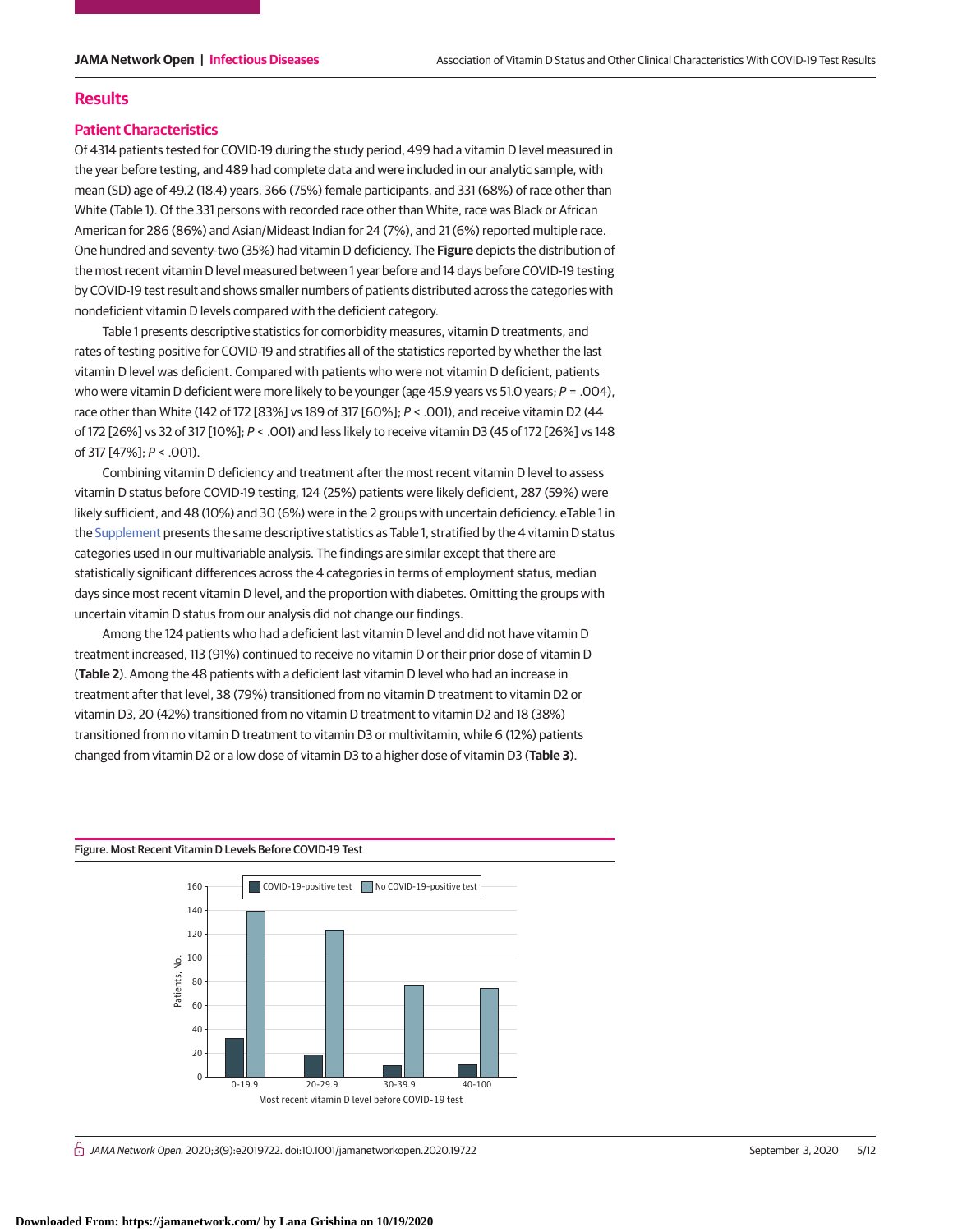### **Follow-up and Outcomes**

Overall, 71 (15%) participants tested positive for COVID-19. Among the 172 (35%) participants whose most recent vitamin D level was deficient, 32 (19%) tested positive for COVID-19 compared with 39 (12%) for participants whose last vitamin D level was not deficient ( $P = .06$ ).

**Table 4** shows the results of the multivariable generalized linear model for testing positive for COVID-19.31,32 Patients with likely deficient vitamin D status at the time of COVID-19 testing had an increased relative risk of testing positive for COVID-19 (relative risk, 1.77; 95% CI, 1.12-2.81; P = .02) compared with patients with likely sufficient status at the time of COVID-19 testing, for an estimated mean rate in the deficient group of 21.6% (95% CI, 14.0%-29.2%) vs 12.2% (95% CI, 8.9%-15.4%) in the sufficient group. Testing positive for COVID-19 was also associated with increasing age up to age 50 years (relative risk, 1.06; 95% CI, 1.01-1.09; P = .02), and with race other than White (relative risk, 2.54; 95% CI, 1.26-5.12; P = .009) and was not associated with comorbidities except for a decreased risk in persons with conditions associated with immunosuppression (relative risk, 0.39; 95% CI, 0.20-0.76; P = .005). Estimated risk of testing positive for COVID-19 was not significantly different for either patient group classified as having uncertain vitamin D status compared with patients with either likely deficient or likely sufficient status, but point estimates for the 2 uncertain status groups were between those of likely deficient and likely sufficient groups and had wide confidence intervals.

## **Sensitivity Analysis**

Our results were robust to controlling for the number of days from last vitamin D level to COVID-19 testing. They also were consistent when the analysis was performed separately for non-White and White persons, although the small number of White persons forced the removal of some covariates for model estimation in that subgroup, specifically ethnicity, chronic pulmonary disease, pulmonary circulation disorders, chronic kidney disease, liver disease, and an indicator of uncertain vitamin D deficiency status. Because hypertension, obesity, and diabetes may be responsive to vitamin D treatment, sensitivity analyses were also performed omitting these factors as covariates, which did not significantly change these findings.

## **Discussion**

To our knowledge, this study provides the first assessment of the association of vitamin D deficiency and potentially insufficient treatment with testing positive for COVID-19. The multivariable analysis

Table 2. Vitamin D Treatment Changes Among the Patients Who Had a Deficient Last Vitamin D Level and Did Not Have Vitamin D Treatment Increased (N = 124)

| Treatment after vitamin D level  | <b>None</b> | 1-1000 IU<br>D3/multivitamin | D <sub>2</sub> | 2000 IU<br>D3/calcitriol |  |
|----------------------------------|-------------|------------------------------|----------------|--------------------------|--|
| Treatment before vitamin D level |             |                              |                |                          |  |
| None                             | 78          |                              |                |                          |  |
| 1-1000 IU D3/multivitamin        | 0           |                              |                | 0                        |  |
| D <sub>2</sub>                   | $5^a$       | $5^a$                        | 71             | O                        |  |
| 2000 IU D3/calcitriol            | 0           | < 5 <sup>a</sup>             |                |                          |  |

Table 3. Vitamin D Treatment Changes Among the Patients Who Had a Deficient Last Vitamin D Level and an Increase in Treatment After That Level (N = 48)

| Treatment after vitamin D level  | None | 1-1000 IU<br>D3/multivitamin | D <sub>2</sub> | 2000 IU<br>D3/Calcitriol |
|----------------------------------|------|------------------------------|----------------|--------------------------|
| Treatment before vitamin D level |      |                              |                |                          |
| None                             | 0    | 8                            | 20             | 10                       |
| 1-1000 IU D3/multivitamin        | 0    |                              | $< 5^a$        | < 5 <sup>a</sup>         |
| D <sub>2</sub>                   | 0    |                              | 0              | < 5 <sup>a</sup>         |
| 2000 IU D3/calcitriol            | 0    |                              | 0              |                          |

<sup>a</sup> Frequency counts of 5 or less have been masked in this table to preserve confidentiality.

<sup>a</sup> Frequency counts of 5 or less have been masked in this table to preserve confidentiality.

 $\frac{1}{11}$  JAMA Network Open. 2020;3(9):e2019722. doi:10.1001/jamanetworkopen.2020.19722 (Reprinted at a september 3, 2020 6/12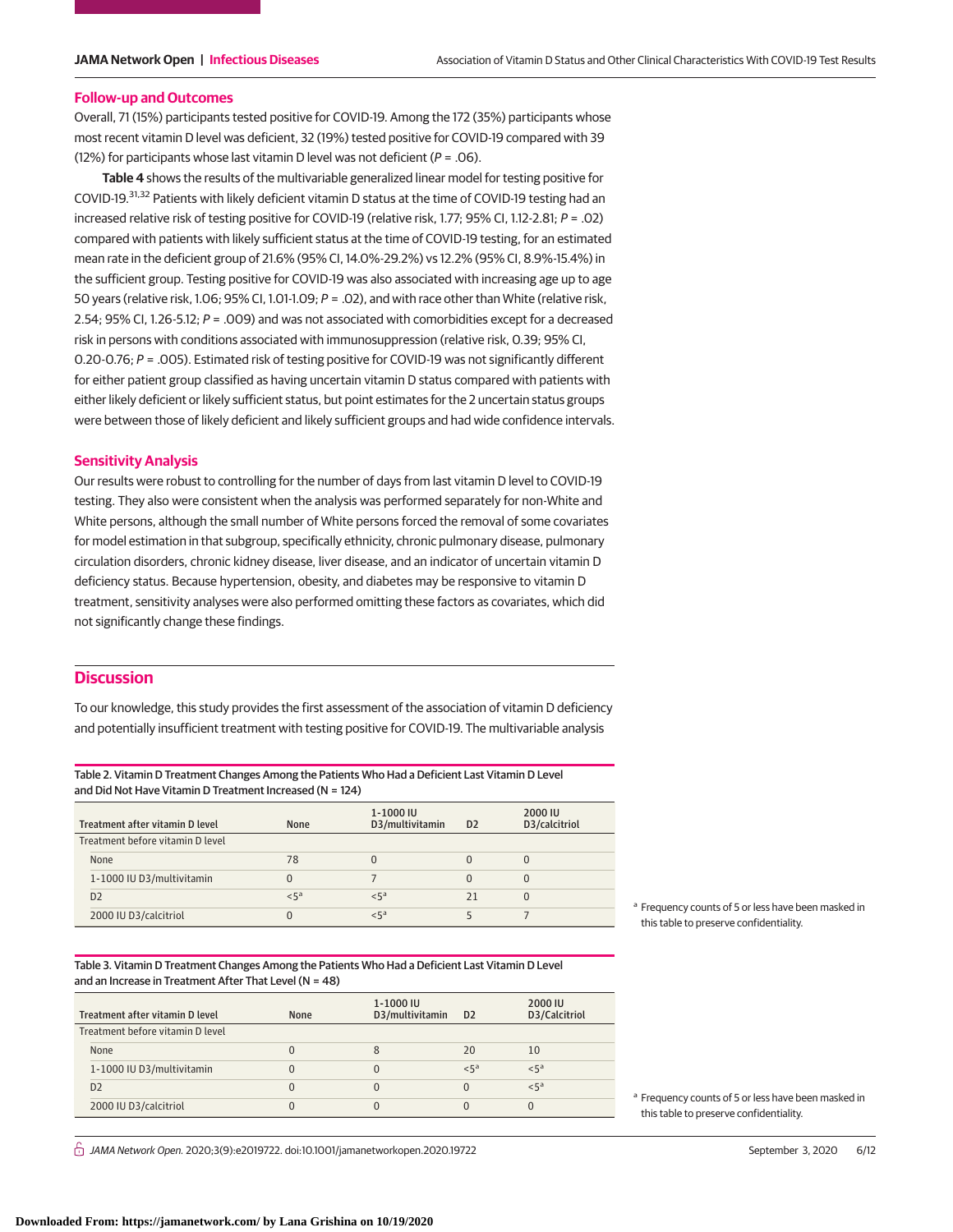suggests that persons who are likely to have deficient vitamin D levels at the time of COVID-19 testing were at substantially higher risk of testing positive for COVID-19 than were persons who were likely to have sufficient levels. That patients with deficient last vitamin D levels who did have increased treatment were not found to have increased risk for COVID-19 compared with patients with likely sufficient vitamin D status may suggest a protective effect of treatment, but the confidence intervals on estimated rates for these groups are too wide to exclude the possibility of no treatment effect.

Our findings about the increased risk of testing positive for COVID-19 with likely deficient vitamin D status compared with likely sufficient vitamin D status contrasts with the findings of a recent study by Hastie et al.<sup>33</sup> That article examined the association between vitamin D deficiency and testing positive for COVID-19 within the UK Biobank and did not find a statistically significant association. However, the vitamin D levels studied were between 10 and 14 years before the COVID-19 diagnosis, and the analysis did not control for treatment after the levels were assessed. When we examined our data by limiting vitamin D levels to those that were more distant or did not account for treatment, we also found weaker associations of deficient vitamin D levels with testing positive for COVID-19. The findings of Hastie et al<sup>33</sup> may therefore reflect limitations of the data and analytic approach they applied.

| Table 4. Multivariable Association of Vitamin D Deficiency and Treatment With Testing Positive for COVID-19 |
|-------------------------------------------------------------------------------------------------------------|
| in 489 Patients                                                                                             |

| Characteristic                                                 | No. (%)   | Relative risk (95% CI) | P value |
|----------------------------------------------------------------|-----------|------------------------|---------|
| Age (linear spline) <sup>a</sup>                               |           |                        |         |
| < 50                                                           | 260 (53)  | $1.05(1.01-1.09)$      | .02     |
| $\geq 50$                                                      | 229 (47)  | $1.02(1.00-1.05)$      | .06     |
| Sex                                                            |           |                        |         |
| Male                                                           | 123(25)   | 1 [Reference]          |         |
| Female                                                         | 366 (75)  | $0.87(0.52 - 1.44)$    | .58     |
| Race                                                           |           |                        |         |
| White                                                          | 158 (32)  | 1 [Reference]          |         |
| Other than White                                               | 331 (68)  | $2.54(1.26-5.12)$      | .009    |
| Ethnicity                                                      |           |                        |         |
| Non-Hispanic                                                   | 448 (92)  | 1 [Reference]          |         |
| Hispanic                                                       | 41 (8)    | $0.29(0.04-2.01)$      | .21     |
| Employee status, UCM employee                                  |           |                        |         |
| N <sub>o</sub>                                                 | 328(67)   | 1 [Reference]          |         |
| Yes                                                            | 161(33)   | $0.93(0.52 - 1.64)$    | .79     |
| Most recent vitamin D <20 ng/mL                                |           |                        |         |
| Likely deficient <sup>b</sup>                                  | 124(25)   | $1.77(1.12-2.81)$      | .02     |
| Uncertain deficiency <sup>c</sup>                              | 48 (10)   | $1.10(0.49-2.43)$      | .82     |
| Uncertain deficiency <sup>d</sup>                              | 30(5)     | $1.09(0.43-2.82)$      | .85     |
| Likely sufficient <sup>e</sup>                                 | 287 (59)  | 1 [Reference]          |         |
| Comorbidity indicators                                         |           |                        |         |
| Hypertension                                                   | 261 (53)  | $1.08(0.60-1.97)$      | .79     |
| <b>Diabetes</b>                                                | 137 (28)  | $0.78(0.49-1.26)$      | .31     |
| Chronic pulmonary disease                                      | 117 (24)  | $0.91(0.55 - 1.52)$    | .73     |
| Pulmonary circulation disorders                                | 20(4)     | $0.64(0.23-1.79)$      | .40     |
| Depression                                                     | 119 (24)  | $1.22(0.74-2.02)$      | .44     |
| Chronic kidney disease                                         | 116(24)   | $0.80(0.49-1.32)$      | .39     |
| Liver disease                                                  | 56(11)    | $0.99(0.47 - 2.08)$    | .98     |
| Comorbidities with immunosuppression                           | 105(21)   | $0.39(0.20-0.76)$      | .005    |
| BMI, mean                                                      | 29.8      | 1.02 (0.996-1.048)     | .10     |
| Goodness-of-link test of squared predicted value <sup>31</sup> | <b>NA</b> | <b>NA</b>              | .87     |
| Hosmer-Lemeshow goodness-of-fit decile test <sup>32</sup>      | <b>NA</b> | <b>NA</b>              | .89     |

 $\stackrel{\frown}{\Pi}$  JAMA Network Open. 2020;3(9):e2019722. doi:10.1001/jamanetworkopen.2020.19722 (Reprinted at a september 3, 2020 7/12

Abbreviations: BMI, body mass index (calculated as weight in kilograms divided by height in meters squared); COVID-19, coronavirus disease 2019; NA, not applicable; UCM, University of Chicago Medicine.

- <sup>a</sup> A piecewise linear spline with a single knot at 50 improved model fit over models with unadjusted age or more complex parameterizations.
- <sup>b</sup> Answer was yes to most recent vitamin D level within 1 year being deficient (<20 ng/mL); dose was stable or decreased after last visit. Vitamin D dose was rankordered as follows: calcitriol > 3000+ IU D3 > 2000 IU D3 > D2 > 1-1000 IU D3/multivitamin > no vitamin D.
- <sup>c</sup> Answer was yes to most recent vitamin D level within 1 year being deficient (<20 ng/mL); dose was increased after last visit. Vitamin D dose was rankordered as follows: calcitriol > 3000+ IU D3 > 2000 IU D3 > D2 > 1-1000 IU D3/multivitamin > no vitamin D.
- <sup>d</sup> Answer was no to most recent vitamin D level within 1 year being deficient (<20 ng/mL); dose was decreased after last visit. Vitamin D dose was rankordered as follows: calcitriol > 3000+ IU D3 > 2000 IU D3 > D2 > 1-1000 IU D3/multivitamin > no vitamin D.
- <sup>e</sup> Answer was no to most recent vitamin D level within 1 year being deficient (<20 ng/mL); dose was stable or increased after last visit. Vitamin D dose was rankordered as follows: calcitriol > 3000+ IU D3 > 2000 IU D3 > D2 > 1-1000 IU D3/multivitamin > no vitamin D.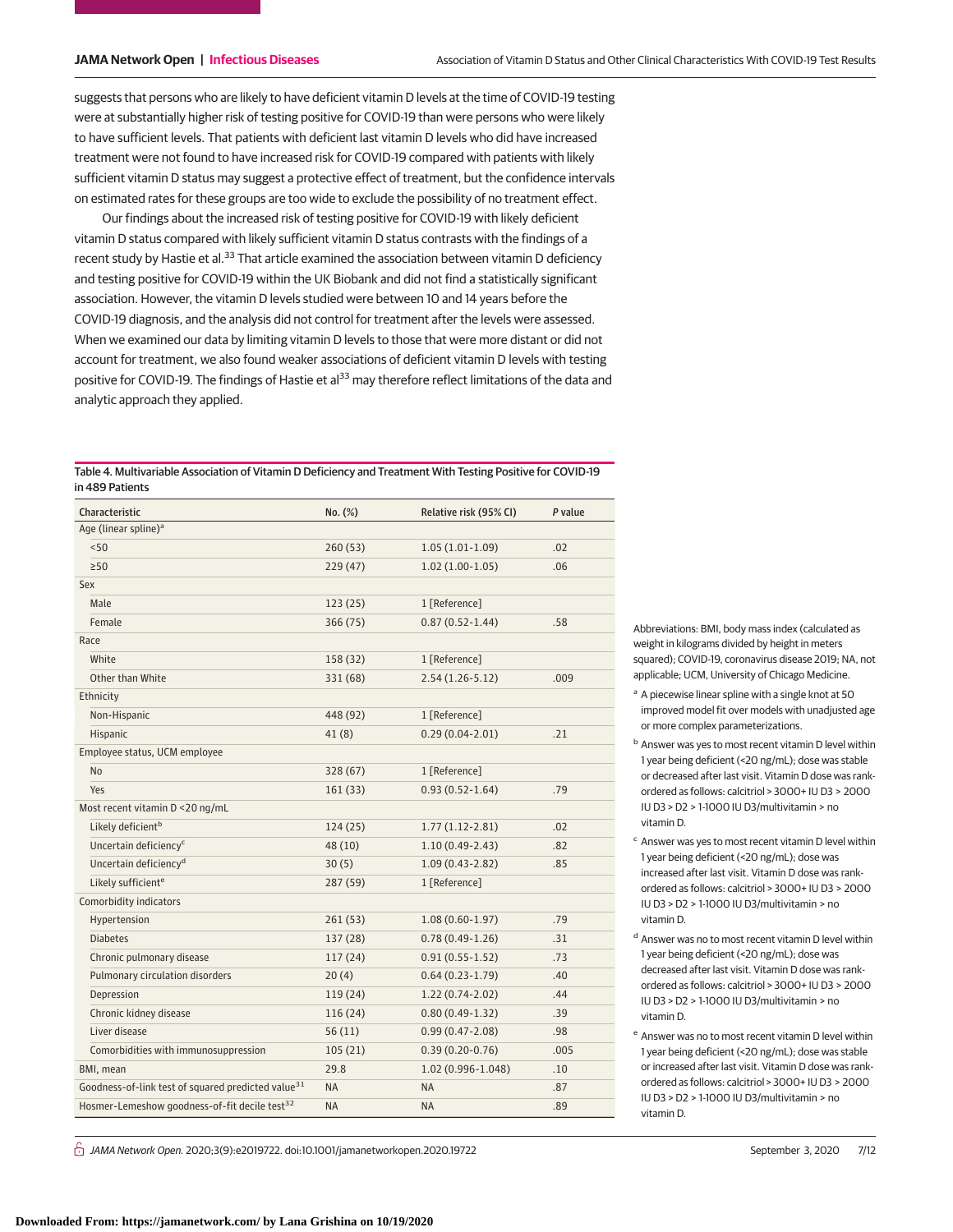Our results raise the consideration of whether treatment for vitamin D deficiency is associated with reductions in the risk of COVID-19. Since vitamin D deficiency may be increased by many factors that could be associated with COVID-19 risk, including age, obesity, diabetes, and chronic illness more generally, observed associations of vitamin D with outcomes in almost any observational study may fail to accurately reflect any potential causal effects of vitamin D on outcomes. Nevertheless, our analysis controls for many of these factors, and the idea that adequate vitamin D levels could prevent COVID-19 is supported by the meta-analysis of randomized clinical trials by Martineau et al<sup>3</sup> that found vitamin D treatment of persons with vitamin D deficiency can reduce other viral respiratory infections, among which coronaviruses are common causative organisms. Although that metaanalysis suggests benefits of vitamin D supplementation in people who are vitamin D deficient, it also reports smaller but statistically significant effects of supplementation even in people whose vitamin D levels are sufficient by current standards. This finding is important because those standards are largely based on needs of bone health since needs for immune function are not known. These findings suggest that randomized clinical trials with varying doses of vitamin D may be warranted in populations with and without vitamin D deficiency to understand if vitamin D reduces the risk of COVID-19.

The low costs of vitamin D and its general safety, at least at doses of up to 4000 IU per day,<sup>34</sup> support arguments for population-level supplementation, perhaps for targeting groups at high risk for vitamin D deficiency and/or COVID-19, as noted above. Since African American and Hispanic populations in the US have both high rates of vitamin D deficiency and bear a disproportionate burden of morbidity and mortality from COVID-19,<sup>35,36</sup> they may be particularly important populations to engage in studies of whether vitamin D can reduce the incidence and burden of COVID-19. Testing of vitamin D levels may be an important tool in guiding treatments, and the availability of low-cost home testing for vitamin D may be valuable given the benefits of social distancing in COVID-19.

If vitamin D does reduce COVID-19 incidence, it is tempting to consider whether it might reduce COVID-19 transmission. Vitamin D strengthens innate immunity, so it might be expected to decrease COVID-19 infection and transmission.<sup>37</sup> Vitamin D also affects metabolism of zinc,<sup>38</sup> which decreases replication of coronaviruses.<sup>39</sup> However, caution is required because of the potential importance of asymptomatic persons in COVID-19 spread. Vitamin D modulates immune function through effects on dendritic cells and T cells,  $40$  which may promote viral clearance and reduce inflammatory responses that produce symptoms. Higher vitamin D levels correlate with lower interleukin 6 levels, which are a major target for controlling cytokine storm in COVID-19.<sup>41,42</sup> To the extent that it prevents infection, decreases viral replication, or accelerates viral clearance, vitamin D treatment might reduce spread. On the other hand, if vitamin D reduces inflammation, it might increase asymptomatic carriage and decrease symptomatic presentations, including cough, making it hard to predict its effect on viral spread.

## **Limitations**

This study has limitations. First, vitamin D deficiency may be a consequence associated with a range of chronic health conditions or behavioral factors that plausibly increase COVID-19 risk. Nevertheless, the results are robust to including a broad set of demographic and comorbidity indicators that have either physiological reasons for consideration or have been suggested to influence COVID-19 outcomes. Moreover, neither patients who were deficient in vitamin D and had increased treatment nor patients who were not deficient in vitamin D who had decreased treatment were more likely than patients who were not vitamin D deficient and at least maintained their current treatment (ie, had nondeficient status) to test positive for COVID-19. If the observed association were due to confounding by behavioral or other health factors, such associations might have been expected, although our limited sample size might be inadequate to identify such effects. An additional limitation is that our data are limited to those available in the UCM electronic health record. Patterns of vitamin D screening, treatment, or COVID-19 testing at UCM or in other institutions might have

 $\bigcap$  JAMA Network Open. 2020;3(9):e2019722. doi:10.1001/jamanetworkopen.2020.19722 (Reprinted) September 3, 2020 8/12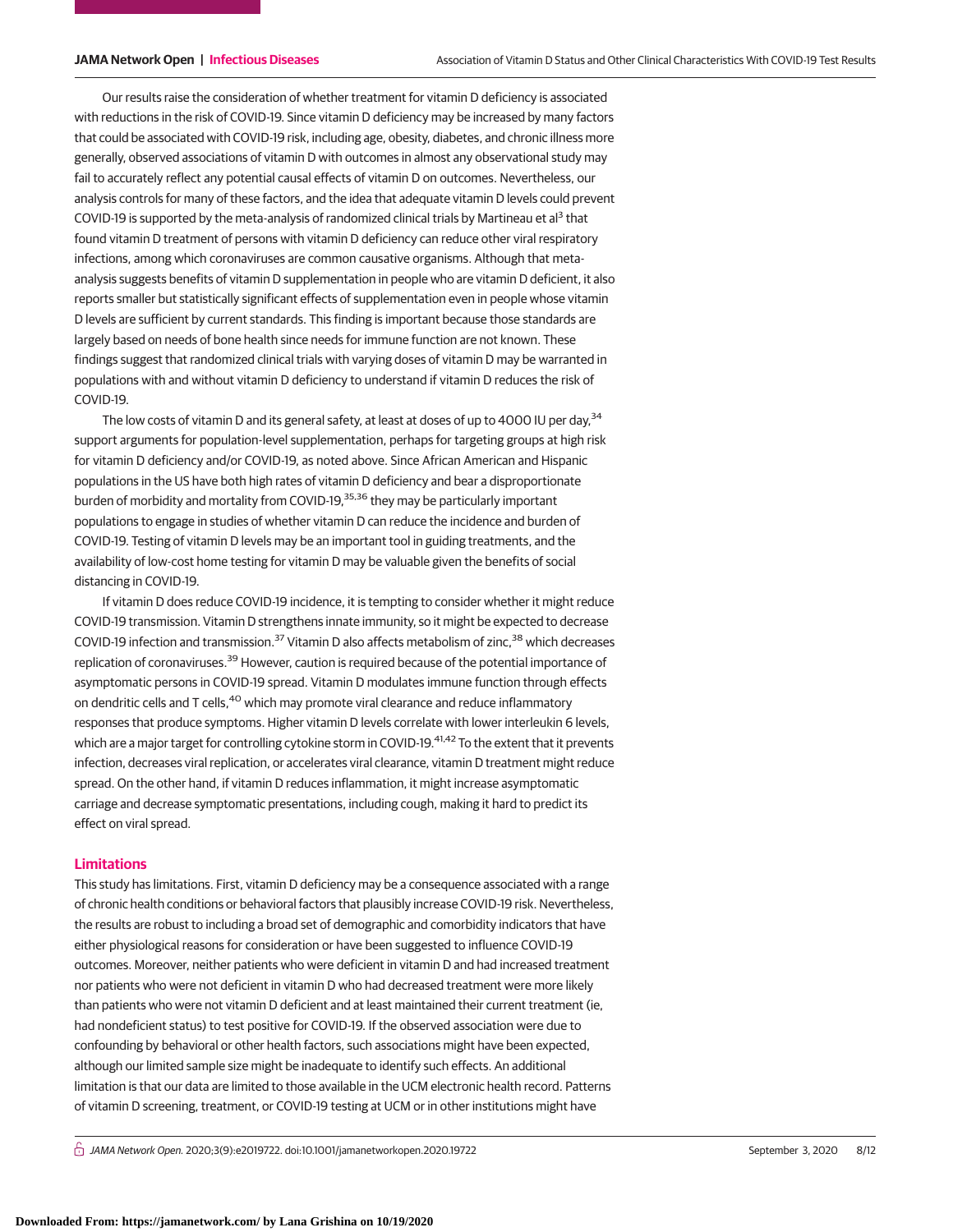somehow selected for patients who induced an association between observed vitamin D status and testing positive for COVID-19. We considered whether specific versions of this broad range of alternative hypotheses might explain our findings, including the idea that vitamin D treatment not recorded at UCM prior to COVID-19 testing might have biased our results. Analysis of medication information reported at the time of COVID-19 testing did not identify changes in vitamin D dosing. Another limitation is that only a few individuals received higher doses of vitamin D3 or had relative high vitamin D levels, limiting power to assess whether vitamin D dose or levels are associated with the likelihood of COVID-19 (Table 1, Figure; eTable 2 in the [Supplement\)](https://jama.jamanetwork.com/article.aspx?doi=10.1001/jamanetworkopen.2020.19722&utm_campaign=articlePDF%26utm_medium=articlePDFlink%26utm_source=articlePDF%26utm_content=jamanetworkopen.2020.19722). We also included calcitriol levels in defining vitamin D deficiency and included patients treated with vitamin D2 or calcitriol, which are often used in patients with chronic kidney disease or hypoparathyroidism. In sensitivity analysis, our results were robust to omitting these patients. We also note that our sample is enriched in persons with vitamin D deficiency because of the large number of African American individuals, adults with chronic illness, and health care workers, all living in a northern city and exposed to COVID-19 during winter. Vitamin D deficiency is highly prevalent in the US but could be a smaller risk factor in other populations. The relative simplicity of the analysis performed here would facilitate replication of this analysis in other settings.

## **Conclusions**

The findings of this study suggest a role of vitamin D status, based on deficiency of levels and treatment, in risk of COVID-19 infection. Randomized clinical trials of interventions to reduce vitamin D deficiency are needed to determine if those interventions could reduce COVID-19 incidence, including both broad population interventions and interventions among groups at increased risk of vitamin D deficiency and/or COVID-19.

#### **ARTICLE INFORMATION**

**Accepted for Publication:** July 23, 2020.

**Published:** September 3, 2020. doi[:10.1001/jamanetworkopen.2020.19722](https://jama.jamanetwork.com/article.aspx?doi=10.1001/jamanetworkopen.2020.19722&utm_campaign=articlePDF%26utm_medium=articlePDFlink%26utm_source=articlePDF%26utm_content=jamanetworkopen.2020.19722)

**Open Access:** This is an open access article distributed under the terms of the [CC-BY License.](https://jamanetwork.com/journals/jamanetworkopen/pages/instructions-for-authors#SecOpenAccess/?utm_campaign=articlePDF%26utm_medium=articlePDFlink%26utm_source=articlePDF%26utm_content=jamanetworkopen.2020.19722) © 2020 Meltzer DO et al.JAMA Network Open.

**Corresponding Author:** David O. Meltzer MD, PhD, Department of Medicine, The University of Chicago, 5841 S Maryland Ave, MC 5000, Chicago, IL 60637 [\(dmeltzer@medicine.bsd.uchicago.edu\)](mailto:dmeltzer@medicine.bsd.uchicago.edu).

**Author Affiliations:** Department of Medicine, University of Chicago, Chicago, Illinois (Meltzer, Vokes, Arora, Solway); Center for Health and the Social Sciences, University of Chicago, Chicago, Illinois (Best, Zhang).

**Author Contributions:** Drs Best and Zhang had full access to all of the data in the study and take responsibility for the integrity of the data and the accuracy of the data analysis.

Concept and design: Meltzer, Best.

Acquisition, analysis, or interpretation of data: All authors.

Drafting of the manuscript: Meltzer, Arora.

Critical revision of the manuscript for important intellectual content: Meltzer, Best, Zhang, Vokes, Solway.

Statistical analysis: Meltzer, Best, Zhang.

Obtained funding: Meltzer.

Administrative, technical, or material support: Meltzer, Arora.

Supervision: Meltzer, Vokes.

**Conflict of Interest Disclosures:** Dr Meltzer reported grants from the National Institutes of Health during the conduct of the study. Dr. Solway reports that he is studying novel compounds (unrelated to Vitamin D) for the prevention or treatment of viral infections, for which patent protection might eventually be sought. No other disclosures were reported.

 $\bigcap$  JAMA Network Open. 2020;3(9):e2019722. doi:10.1001/jamanetworkopen.2020.19722 (Reprinted) September 3, 2020 9/12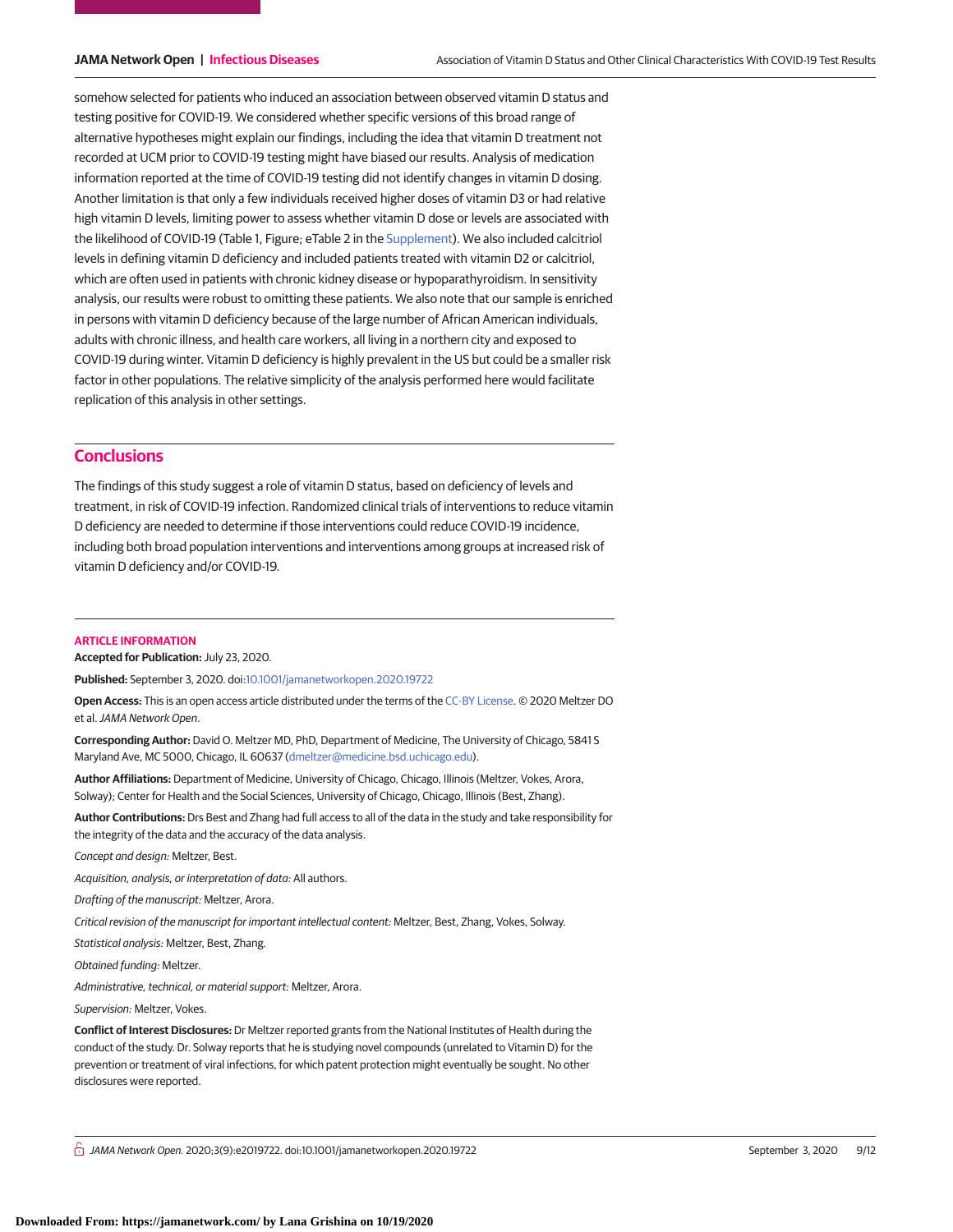**Funding/Support:** This study was supported by the Learning Health Care System Core of the University of Chicago/Rush University Institute for Translational Medicine (ITM) Clinical and Translational Science Award (ITM 2.0: Advancing Translational Science in Metropolitan Chicago, UL1TR002389, Solway, Contact PI) and the African American Cardiovascular Pharmacogenetic Consortium (U54-MD010723, Meltzer).

**Role of the Funder/Sponsor:** The funding organizations had no role in the design and conduct of the study; collection, management, analysis, and interpretation of the data; preparation, review, or approval of the manuscript; and decision to submit the manuscript for publication.

**Additional Contributions:** Stephen Weber, MD (Chief Medical Officer, University of Chicago Medicine), assisted with the University of Chicago Medicine operational analyses that informed design of this study. Tim Filarski (BA) and Steven Hooper (Medical Laboratory Scientist) (University of Chicago Medicine), helped with laboratory data acquisition. No compensation was received outside of usual salary.

#### **REFERENCES**

**1**. COVID-19 corona virus pandemic. Worldometer. Updated August 12, 2020. Accessed August 12, 2020. [https://](https://www.worldometers.info/coronavirus) [www.worldometers.info/coronavirus](https://www.worldometers.info/coronavirus)

**2**. Grant WB, Lahore H, McDonnell SL, et al. Evidence that vitamin D supplementation could reduce risk of influenza and COVID-19 infections and deaths. Nutrients. 2020;12(4):988. doi[:10.3390/nu12040988](https://dx.doi.org/10.3390/nu12040988)

**3**. Martineau AR, Jolliffe DA, Hooper RL, et al. Vitamin D supplementation to prevent acute respiratory tract infections: systematic review and meta-analysis of individual participant data. BMJ. 2017;356:i6583. doi[:10.1136/](https://dx.doi.org/10.1136/bmj.i6583) [bmj.i6583](https://dx.doi.org/10.1136/bmj.i6583)

**4**. Forrest KY, Stuhldreher WL. Prevalence and correlates of vitamin D deficiency in US adults. Nutr Res. 2011;31 (1):48-54. doi[:10.1016/j.nutres.2010.12.001](https://dx.doi.org/10.1016/j.nutres.2010.12.001)

**5**. Garg S, Kim L, Whitaker M, et al. Hospitalization rates and characteristics of patients hospitalized with laboratory-confirmed coronavirus disease 2019: COVID-NET, 14 States, March 1–30, 2020. MMWR Morb Mortal Wkly Rep. 2020;69(15):458-464. doi[:10.15585/mmwr.mm6915e3](https://dx.doi.org/10.15585/mmwr.mm6915e3)

**6**. Umhau JC. Casting sunlight on an epidemic: is vitamin D a critical host factor to prevent COVID-19? MedPage Today. Published March 25, 2020. Accessed April 13, 2020. [https://www.medpagetoday.com/infectiousdisease/](https://www.medpagetoday.com/infectiousdisease/covid19/85596) [covid19/85596](https://www.medpagetoday.com/infectiousdisease/covid19/85596)

**7**. NCHS, National Vital Statistics System. Provisional death counts for coronavirus disease (COVID-19). Centers for Disease Control and Prevention. Updated August 12, 2020. Accessed August 12, 2020. [https://www.cdc.gov/nchs/](https://www.cdc.gov/nchs/nvss/vsrr/COVID19/index.htm) [nvss/vsrr/COVID19/index.htm](https://www.cdc.gov/nchs/nvss/vsrr/COVID19/index.htm)

**8**. National Center for Immunization and Respiratory Diseases (NCIRD), Division of Viral Diseases. Preparing for COVID-19 in nursing homes. Updated August 12, 2020. Accessed August 12, 2020. [https://www.cdc.gov/coronavirus/](https://www.cdc.gov/coronavirus/2019-ncov/hcp/long-term-care.html) [2019-ncov/hcp/long-term-care.html](https://www.cdc.gov/coronavirus/2019-ncov/hcp/long-term-care.html)

**9**. CDC COVID-19 Response Team. Characteristics of health care personnel with COVID-19 - United States, February 12-April 9, 2020. MMWR Morb Mortal Wkly Rep. 2020;69(15):477-481. doi[:10.15585/mmwr.mm6915e6](https://dx.doi.org/10.15585/mmwr.mm6915e6)

**10**. Huotari A, Herzig KH. Vitamin D and living in northern latitudes—an endemic risk area for vitamin D deficiency. Int J Circumpolar Health. 2008;67(2-3):164-178. doi[:10.3402/ijch.v67i2-3.18258](https://dx.doi.org/10.3402/ijch.v67i2-3.18258)

**11**. Elliott ME, Binkley NC, Carnes M, et al. Fracture risks for women in long-term care: high prevalence of calcaneal osteoporosis and hypovitaminosis D. Pharmacotherapy. 2003;23(6):702-710. doi[:10.1592/phco.23.6.702.32182](https://dx.doi.org/10.1592/phco.23.6.702.32182)

**12**. Sowah D, Fan X, Dennett L, Hagtvedt R, Straube S. Vitamin D levels and deficiency with different occupations: a systematic review. BMC Public Health. 2017;17(1):519. doi[:10.1186/s12889-017-4436-z](https://dx.doi.org/10.1186/s12889-017-4436-z)

**13**. Li Q, Guan X, Wu P, et al. Early transmission dynamics in Wuhan, China, of novel coronavirus-infected pneumonia. N Engl J Med. 2020;382(13):1199-1207. doi[:10.1056/NEJMoa2001316](https://dx.doi.org/10.1056/NEJMoa2001316)

**14**. Cumulative number of patients diagnosed with coronavirus disease (COVID-19) in Japan as of August 7, 2020. Statista. Accessed August 12, 2020. [https://www.statista.com/statistics/1096478/japan-confirmed-cases-of](https://www.statista.com/statistics/1096478/japan-confirmed-cases-of-coronavirus-by-state-of-health)[coronavirus-by-state-of-health](https://www.statista.com/statistics/1096478/japan-confirmed-cases-of-coronavirus-by-state-of-health)

**15**. Ginde AA, Sullivan AF, Mansbach JM, Camargo CA Jr. Vitamin D insufficiency in pregnant and nonpregnant women of childbearing age in the United States. Am J Obstet Gynecol. 2010;202(5):436.e1-436.e8. doi[:10.1016/j.](https://dx.doi.org/10.1016/j.ajog.2009.11.036) [ajog.2009.11.036](https://dx.doi.org/10.1016/j.ajog.2009.11.036)

**16**. Misra M, Pacaud D, Petryk A, Collett-Solberg PF, Kappy M; Drug and Therapeutics Committee of the Lawson Wilkins Pediatric Endocrine Society. Vitamin D deficiency in children and its management: review of current knowledge and recommendations. Pediatrics. 2008;122(2):398-417. doi[:10.1542/peds.2007-1894](https://dx.doi.org/10.1542/peds.2007-1894)

**17**. Nakamura K. Vitamin D insufficiency in Japanese populations: from the viewpoint of the prevention of osteoporosis.J Bone Miner Metab. 2006;24(1):1-6. doi[:10.1007/s00774-005-0637-0](https://dx.doi.org/10.1007/s00774-005-0637-0)

 $\bigcap$  JAMA Network Open. 2020;3(9):e2019722. doi:10.1001/jamanetworkopen.2020.19722 (Reprinted at a september 3, 2020 10/12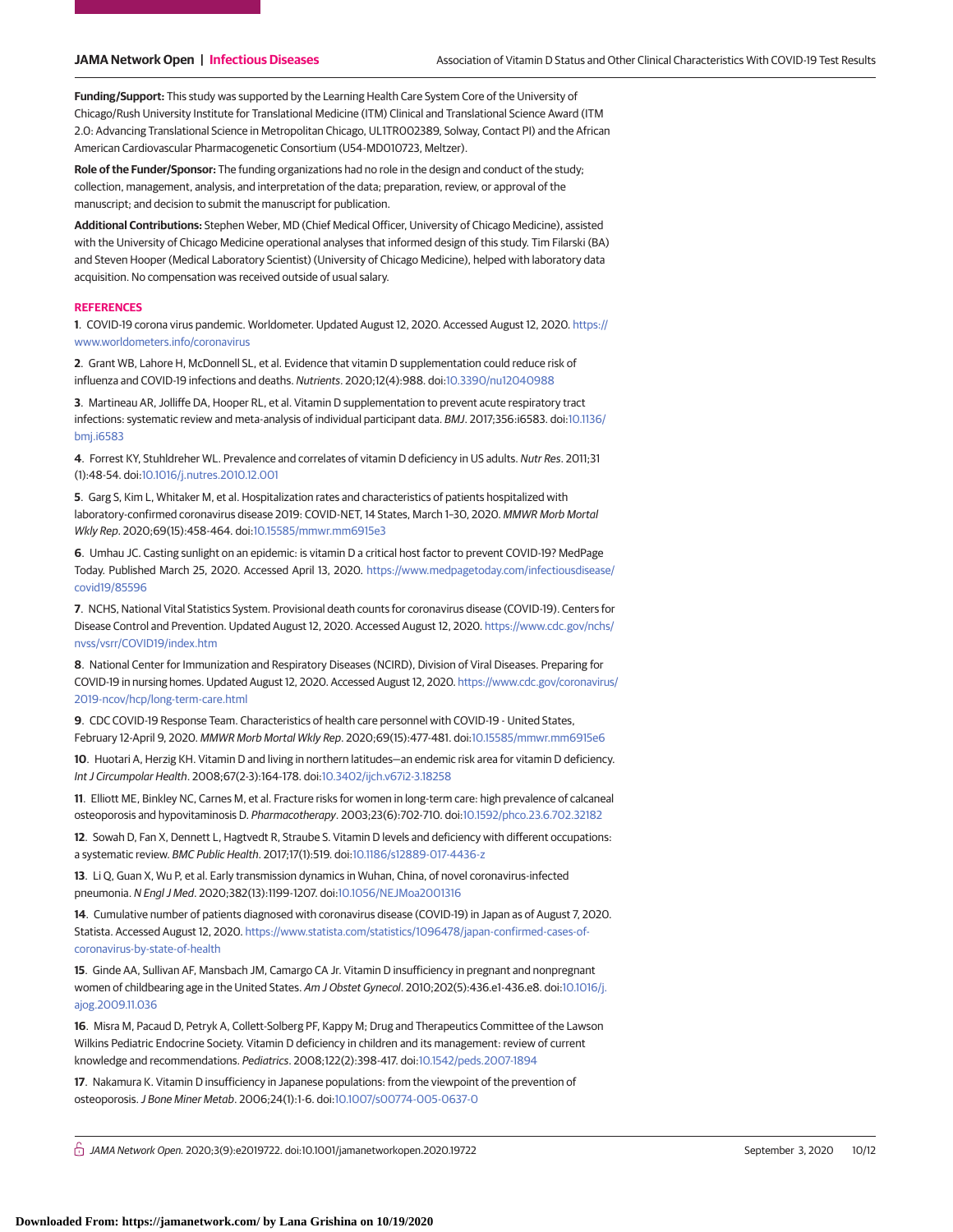**18**. Hunt K. Britons urged to take vitamin D while sheltering inside during the pandemic. Published April 23, 2020. Accessed April 27, 2020. <https://www.cnn.com/2020/04/23/health/vitamin-d-uk-coronavirus-wellness/index.html>

**19**. Frieden T. Former CDC Chief Dr. Tom Frieden: coronavirus infection risk may be reduced by vitamin D. Fox News, Opinion. Published March 23, 2020. Accessed April 13, 2020. [https://www.foxnews.com/opinion/former-cdc](https://www.foxnews.com/opinion/former-cdc-chief-tom-frieden-coronavirus-risk-may-be-reduced-with-vitamin-d)[chief-tom-frieden-coronavirus-risk-may-be-reduced-with-vitamin-d](https://www.foxnews.com/opinion/former-cdc-chief-tom-frieden-coronavirus-risk-may-be-reduced-with-vitamin-d)

**20**. Medical societies advise on vitamin D in midst of COVID-19. Medscape. Published July 10, 2020. Accessed July 10, 2020. <https://www.medscape.com/viewarticle/933715>

**21**. National Center for Immunization and Respiratory Diseases (NCIRD), Division of Viral Diseases. CDC diagnostic tests for COVID-19. Centers for Disease Control and Prevention. Updated August 5, 2020. Accessed August 12, 2020. <https://www.cdc.gov/coronavirus/2019-ncov/lab/testing.html>

**22**. Viracor. Coronavirus (COVID-19) SARS-CoV-2 PCR. Accessed July 13, 2020. [https://www.viracor-eurofins.com/](https://www.viracor-eurofins.com/test-menu/8300-coronavirus-covid-19-sars-cov-2-rt-pcr/) [test-menu/8300-coronavirus-covid-19-sars-cov-2-rt-pcr/](https://www.viracor-eurofins.com/test-menu/8300-coronavirus-covid-19-sars-cov-2-rt-pcr/)

**23**. Roche Diagnostics. cobas SARS-CoV-2 test (for the COVID-19 coronavirus). Accessed July 13, 2020. [https://](https://diagnostics.roche.com/us/en/products/params/cobas-sars-cov-2-test.html) [diagnostics.roche.com/us/en/products/params/cobas-sars-cov-2-test.html](https://diagnostics.roche.com/us/en/products/params/cobas-sars-cov-2-test.html)

**24**. Roche Diagnostics. cobas Elecsys Vitamin D total II assay. Accessed July 15, 2020. [https://diagnostics.roche.](https://diagnostics.roche.com/se/sv/products/params/elecsys-vitamin-d-total-ii.html) [com/se/sv/products/params/elecsys-vitamin-d-total-ii.html](https://diagnostics.roche.com/se/sv/products/params/elecsys-vitamin-d-total-ii.html)

**25**. Mayo Clinic Laboratories. Test ID: DHVD: 1,25-dihydroxyvitamin D, serum. Accessed July 15, 2020. [https://www.](https://www.mayocliniclabs.com/test-catalog/Performance/8822) [mayocliniclabs.com/test-catalog/Performance/8822](https://www.mayocliniclabs.com/test-catalog/Performance/8822)

**26**. Del Valle HB, Yaktine AL, Taylor CL, Ross AC, eds. Dietary Reference Intakes for Calcium and Vitamin D. National Academies Press; 2011.

**27**. Holick MF, Binkley NC, Bischoff-Ferrari HA, et al; Endocrine Society. Evaluation, treatment, and prevention of vitamin D deficiency: an Endocrine Society clinical practice guideline. J Clin Endocrinol Metab. 2011;96(7): 1911-1930. doi[:10.1210/jc.2011-0385](https://dx.doi.org/10.1210/jc.2011-0385)

**28**. Healthcare Cost and Utilization Project (HCUP). Elixhauser Comorbidity Software for ICD-10-CM (beta version).Version 2020 v1. Accessed April 8, 2020. [https://www.hcup-us.ahrq.gov/toolssoftware/comorbidityicd10/](https://www.hcup-us.ahrq.gov/toolssoftware/comorbidityicd10/comorbidity_icd10.jsp) comorbidity icd10.jsp

**29**. Zhang JX, Iwashyna TJ, Christakis NA. The performance of different lookback periods and sources of information for Charlson comorbidity adjustment in Medicare claims. Med Care. 1999;37(11):1128-1139. doi[:10.](https://dx.doi.org/10.1097/00005650-199911000-00005) [1097/00005650-199911000-00005](https://dx.doi.org/10.1097/00005650-199911000-00005)

**30**. McNutt LA, Wu C, Xue X, Hafner JP. Estimating the relative risk in cohort studies and clinical trials of common outcomes. Am J Epidemiol. 2003;157(10):940-943. doi[:10.1093/aje/kwg074](https://dx.doi.org/10.1093/aje/kwg074)

**31**. Pregibon D. Data Analytic Methods for Generalized Linear Models. Dissertation. University of Toronto; 1979; 43.

**32**. Blizzard L, Hosmer DW. Parameter estimation and goodness-of-fit in log binomial regression. Biom J. 2006; 48(1):5-22. doi[:10.1002/bimj.200410165](https://dx.doi.org/10.1002/bimj.200410165)

**33**. Hastie CE, Mackay DF, Ho F, et al. Vitamin D concentrations and COVID-19 infection in UK Biobank. Diabetes Metab Syndr. 2020;14(4):561-565. doi[:10.1016/j.dsx.2020.04.050](https://dx.doi.org/10.1016/j.dsx.2020.04.050)

**34**. Institute of Medicine. Dietary Reference Intakes for Calcium and Vitamin D. The National Academies Press; 2011.

**35**. Stokes EK, Zambrano LD, Anderson KN, et al. Coronavirus disease 2019 case surveillance - United States, January 22-May 30, 2020. MMWR Morb Mortal Wkly Rep. 2020;69(24):759-765. doi[:10.15585/mmwr.mm6924e2](https://dx.doi.org/10.15585/mmwr.mm6924e2)

**36**. Gold JAW, Wong KK, Szablewski CM, et al. Characteristics and clinical outcomes of adult patients hospitalized with COVID-19 - Georgia, March 2020. MMWR Morb Mortal Wkly Rep. 2020;69(18):545-550. doi[:10.15585/mmwr.](https://dx.doi.org/10.15585/mmwr.mm6918e1) [mm6918e1](https://dx.doi.org/10.15585/mmwr.mm6918e1)

**37**. Sassi F, Tamone C, D'Amelio P. Vitamin D: nutrient, hormone, and immunomodulator. Nutrients. 2018;10 (11):1656. doi[:10.3390/nu10111656](https://dx.doi.org/10.3390/nu10111656)

**38**. Greger JL. Effect of Variations in Dietary Protein, Phosphorus, Electrolytes and Vitamin D on Calcium and Zinc Metabolism: Nutrient Interactions. Marcel Dekker; 1988:205-228.

**39**. te Velthuis AJ, van den Worm SH, Sims AC, Baric RS, Snijder EJ, van Hemert MJ. Zn(2+) inhibits coronavirus and arterivirus RNA polymerase activity in vitro and zinc ionophores block the replication of these viruses in cell culture. PLoS Pathog. 2010;6(11):e1001176. doi[:10.1371/journal.ppat.1001176](https://dx.doi.org/10.1371/journal.ppat.1001176)

**40**. Yin K, Agrawal DK. Vitamin D and inflammatory diseases.J Inflamm Res. 2014;7:69-87. doi[:10.2147/JIR.](https://dx.doi.org/10.2147/JIR.S63898) [S63898](https://dx.doi.org/10.2147/JIR.S63898)

 $\bigcap$  JAMA Network Open. 2020;3(9):e2019722. doi:10.1001/jamanetworkopen.2020.19722 (Reprinted) September 3, 2020 11/12